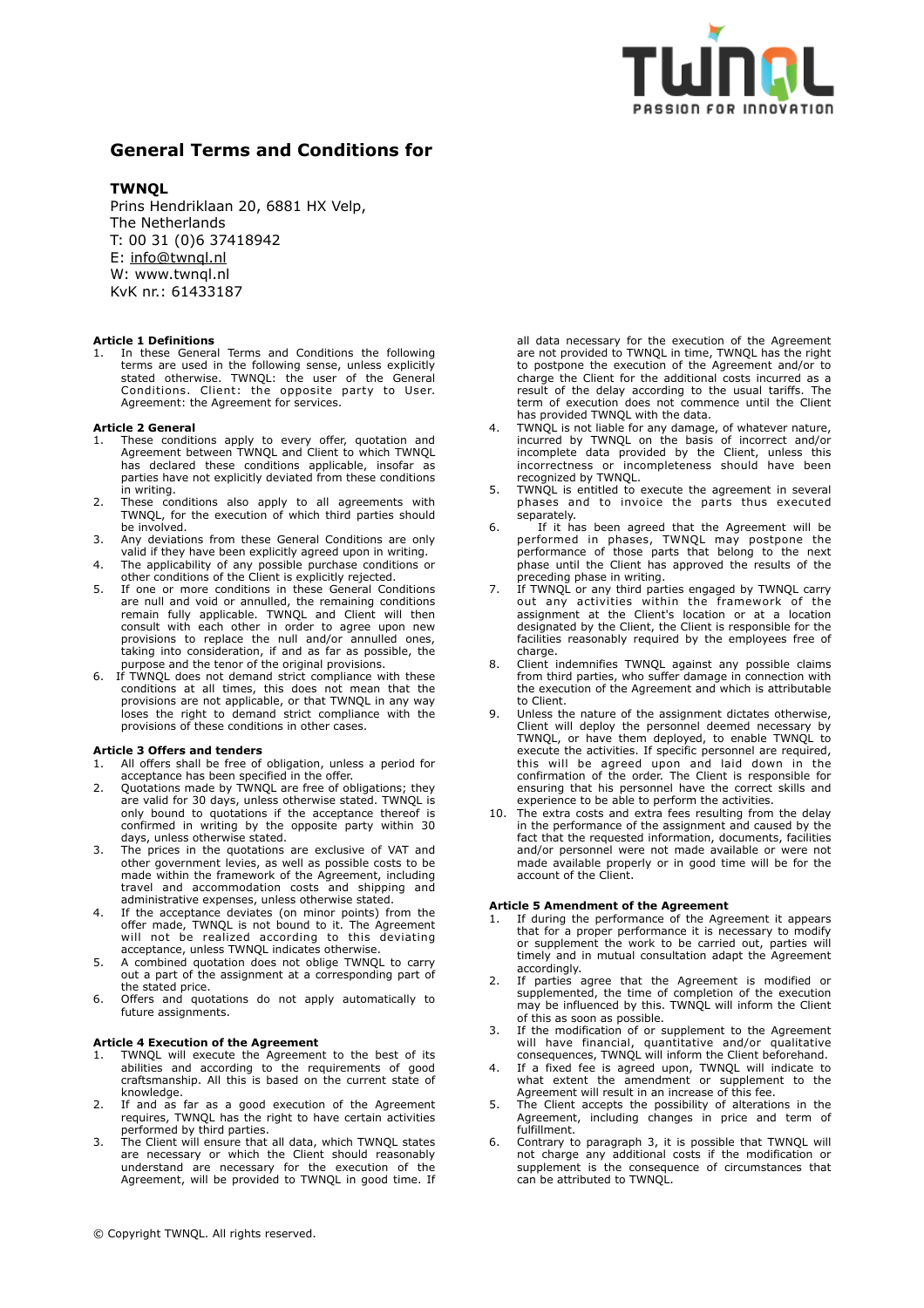- 7. If the agreement is modified, including a supplement, TWNQL is entitled to execute the assignment only after it has been authorized by the person in charge within TWNQL and the Client has agreed to the price and other conditions stated for the execution, including the time at which it will be executed. Not or not immediately executing the modified agreement does not constitute default on the part of TWNQL and is no ground for the Client to cancel the agreement.
- 8. Without being in default, TWNQL may refuse a request to alter the agreement if, from a qualitative and/or quantitative point of view, this could have consequences for the activities to be performed or services to be rendered in that framework.

## **Article 6 Contract duration; term of execution**

- 1. The Agreement between TWNQL and a Client is entered into for a definite period of time, unless the nature of the Agreement dictates otherwise or if parties explicitly agree otherwise in writing.
- 2. If within the term of the Agreement a term has been agreed upon for the completion of certain activities, this is never a fatal term. If the term is exceeded, the Client should therefore give written notice of default to TWNQL. TWNQL has to be given a reasonable term to execute the agreement.

## **Article 7 Cancellation**

- Both parties can terminate the Agreement at any time (prematurely) by registered letter, with due observance of a reasonable notice period, unless reasonableness and fairness dictate that termination or cancellation at such a time should not take place.
- 2. The Agreement may be terminated (prematurely) by either party by registered letter without observing a notice period if the other party is unable to pay its debts or if a bankruptcy trustee, administrator or liquidator has been appointed, the other party goes into debt restructuring, or ceases its activities for any other reason or if the other party considers it reasonable to assume that one of the aforementioned circumstances has arisen for the other party or if a situation has arisen that justifies immediate termination in the interest of the terminating party.
- 3. If the Agreement is terminated prematurely by Client, TWNQL is entitled to compensation due to the loss of income, loss of occupancy or the costs already incurred by TWNQL, unless facts and circumstances are at the basis of the termination that can be attributed to TWNQL. Furthermore, the Client is obliged to pay the invoices for the activities performed until then. The provisional results of the activities performed until then will be made available to Client with reservation.
- 4. If the Agreement is terminated prematurely by TWNQL, TWNQL will, in consultation with Client, arrange for the transfer of any activities yet to be performed to a third party, unless there are facts and circumstances on which the termination is based that can be attributed to Client.
- 5. If the transfer of the activities incurs additional costs for TWNQL, these will be charged to the Client. The Client is obliged to pay these costs within the set time frame, unless TWNQL indicates otherwise.
- 6. At the termination of the Agreement each of the parties is obliged to hand over immediately to the other party all goods, items and documents in their possession that belong to the other party.

## **Article 8 Suspension and dissolution**

- 1. TWNQL is authorized to postpone fulfillment of the obligations or to dissolve the Agreement, if:
	- Client does not fulfill, or not completely fulfill, any obligations arising from the Agreement.
- After the Agreement has been entered into TWNQL learns of circumstances that give good grounds for fearing that the Client will not fulfill his obligations. If there are good grounds to fear that the Client will only partially or improperly fulfill his obligations, suspension is only permitted as far as the shortcoming justified this.
- When concluding the Agreement, the Principal was asked to provide security for the fulfillment of his obligations under the Agreement and this security is not provided or is insufficient.
	- Due to the delay on the part of the Client, TWNQL can no longer be expected to fulfill the Agreement at the originally agreed upon conditions.
- 2. Furthermore, TWNQL is authorized to dissolve the Agreement, or have it dissolved, if circumstances arise of such a nature that fulfillment of the Agreement is

impossible or can no longer be demanded according to standards of reasonableness and fairness, or if any other circumstances arise of such a nature that unaltered maintenance of the Agreement can no longer reasonably be expected of TWNQL.

- 3. If the Agreement is dissolved, any claims made by TWNQL towards the Client are due immediately. If TWNQL suspends fulfillment of the obligations, it retains its claims under the law and the Agreement.
- If TWNQL suspends or dissolves the obligations, he is in no way obliged to pay compensation for damages and costs incurred in any way whatsoever.
- 5. TWNQL retains the right to claim damages at all times.

## **Article 9 Fee**

- 1. The paragraphs 2., 5. and 6. through 11. of this article shall apply to offers and Agreements in which a fixed fee is offered or agreed upon. If no fixed fee is agreed upon, paragraphs 3. to 11. of this article shall apply.
- 2. The parties may agree a fixed fee when the Agreement is concluded.
- 3. If no fixed fee is agreed upon, the fee shall be determined on the basis of hours actually worked. The fee will be calculated according to TWNQL's usual hourly rates, valid for the period in which the activities were performed, unless a different hourly rate was agreed upon.
- 4. The fees and possible cost estimates are exclusive of VAT, unless agreed otherwise.
- 5. For assignments with a duration of 2 months or longer, the costs owed will be charged periodically, unless agreed upon otherwise.
- 6. If TWNQL agrees upon a fixed fee or an hourly rate with the Client, TWNQL is nevertheless entitled to increase this fee or rate (yearly).
- 7. TWNQL is entitled to pass on any price rises if TWNQL can demonstrate that between the time of offer and delivery, the rates regarding e.g. salaries have risen considerably.
- 8. Moreover, TWNQL may increase the fee if, during the execution of the activities, it appears that the originally agreed upon or expected amount of work was underestimated to such an extent when the Agreement was signed, and this is not attributable to TWNQL, that TWNQL may not reasonably be expected to perform the activities agreed upon for the fee originally agreed upon.
- In the case of a price increase, the Client is entitled to dissolve the Agreement if the fee or rate is increased within three months of the Agreement being formed. After this period, Client will be entitled to dissolve the Agreement if the increase amounts to more than ten percent (10%). Client will not be entitled to dissolve the Agreement if the increase of the fee or rate results from a legal power.
- 10. TWNQL will notify the Client in writing of any intention to increase the fees or rates. TWNQL will state the extent of the increase and the date it will take effect.
- 11. If the Client does not wish to accept the increase in fee or rate stated by TWNQL, the Client is obliged to inform TWNQL within seven working days after the stated notification. If no agreement can be reached after joint consultation, Client is entitled to cancel the Agreement in writing, or to cancel the assignment by the date stated in TWNQL's notification on which the increase in fees or rates would take effect.

## **Article 10 Payment**

- 1. Payment is due within 14 days of the invoice date, in a way indicated by TWNQL and in the currency as invoiced. Objections against the amount of the invoices do not suspend the obligation to pay. TWNQL is entitled to invoice periodically.
- 2. If the Client remains in default of payment within the term of 14 days, the Client is in default by operation of law. In that event, Client shall owe an interest of 1% per month, unless the statutory interest rate is higher, in which case the statutory interest rate shall apply. The interest on the amount due and payable shall be calculated from the moment that Client is in default until the moment of payment of the full amount.
- 3. In the case of liquidation, bankruptcy, seizure, or suspension of payment on the part of the Client, TWNQL is free to cancel the agreement at any time and at once, or to cancel the order or the agreement, without any obligation on its part to pay any damages or compensation. In that case, any claims made by TWNQL against the Client are due immediately.
- 4. TWNQL has the right to have the payments made by the Client serve firstly to reduce the costs, subsequently to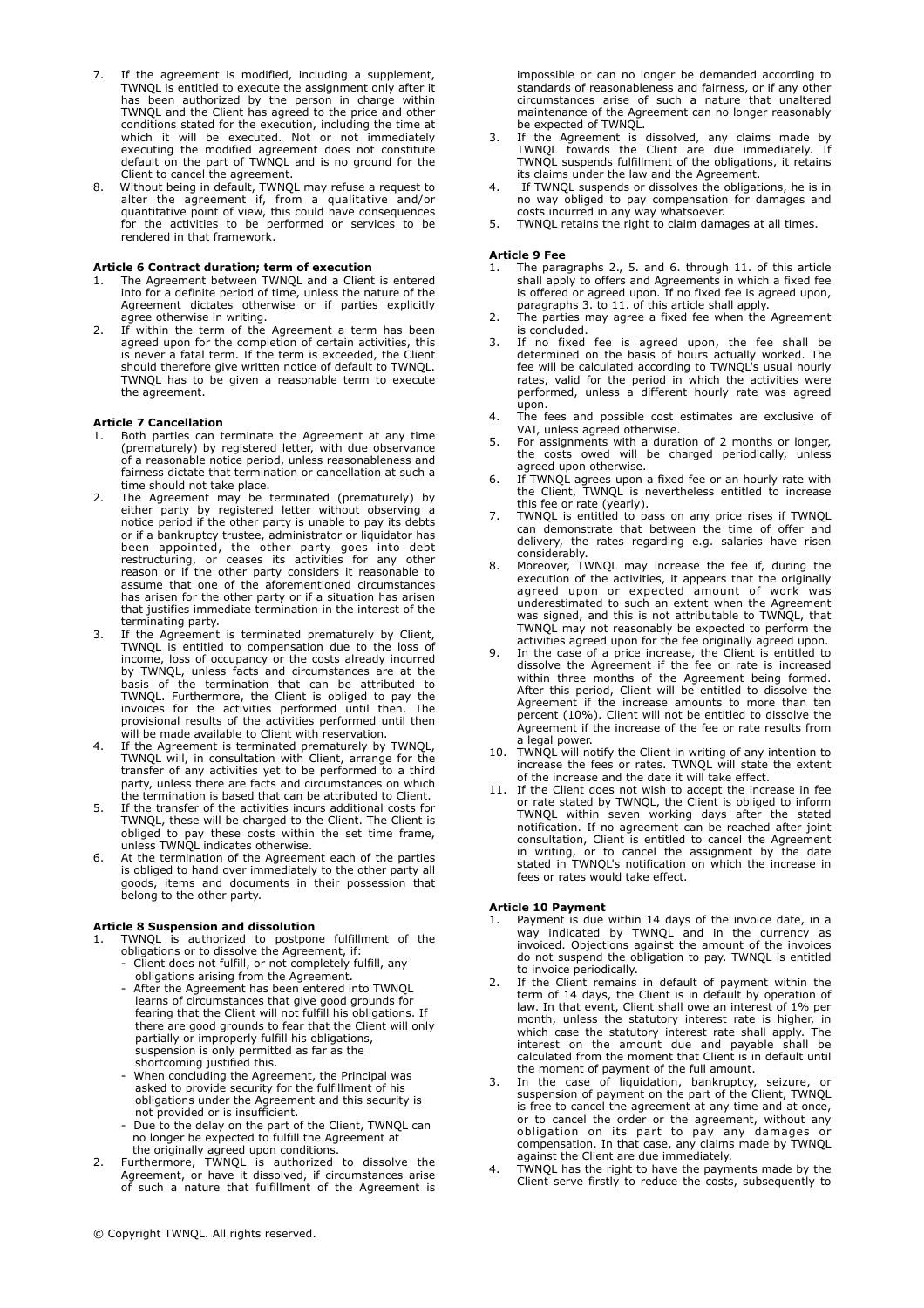reduce the arrears of interest and finally to reduce the amount of the capital sum and the current interest. Without being in default, TWNQL may refuse an offer of payment if the Client indicates a different sequence of attribution. TWNQL may refuse full repayment of the sum of the expenses, if at the same time the open and running interest as well as the costs are not paid.

- 5. If payment takes place after a reminder by TWNQL, the Client is due an amount of twenty-five euro (€ 25,00) for administration costs and, if TWNQL wishes to have the claim collected, the Client is also due the collection costs, which will be at least fifteen percent (15%) of the outstanding sum, with a minimum of  $\epsilon$  250,00, without prejudice to the authority of TWNQL to claim the actual extrajudicial collection costs instead.
- If the Client cancels the assignment or Agreement, the Client is liable to pay a fixed compensation of twenty percent (20%) of the amount the Client would have been liable for if the Agreement had been executed. This compensation is higher if TWNQL can prove that its damages are greater than the aforementioned percentage.

## **Article 11 Collection expenses**

- If the Client is in default or breach of contract in the (timely) fulfillment of its obligations, all reasonable costs incurred in obtaining satisfaction out of court shall be borne by Principal. In any case, the Client owes collection expenses in the event of a monetary claim, in accordance with Article 6:95 of the Dutch Civil Code.
- 2. If TWNQL has incurred higher expenses, which were reasonably necessary, these will also be considered for compensation.
- 3. Any reasonable judicial and execution costs incurred are also at the expense of the Client. The Client is also due interest over the due collection expenses.

## **Article 12 Retention of title**

- All items delivered by TWNQL, including any software, files, designs, proposals, ideas, etc., remain the property of TWNQL until the Client has met all the obligations stated in all the agreements made with TWNQL.
- 2. The Client is not authorized to pawn the goods under retention of title nor to encumber them in any other way.
- 3. If third parties seize goods delivered under retention of title, or wish to establish or assert any rights on them, Client is obliged to inform TWNQL as soon as may reasonably be expected.
- 4. The Client obliges himself to insure the goods delivered under retention of title and to keep them insured against fire, explosion and water damage as well as against theft and to submit the policy of this insurance for inspection on demand.
- 5. Subject to retention of title, all items delivered by TWNQL, which are subject to retention of title by virtue of the provisions in point 1 of this article, may only be resold within the framework of normal business practice and may never be used as a means of payment.
- In the event that TWNQL wishes to exercise its property rights indicated in this article, the Client gives unconditional and irrevocable permission to TWNQL or third parties appointed by TWNQL, at this stage, to enter all the places where the property of TWNQL is located and to recover the item**s.**

#### **Article 13 Examination, complaints**

- 1. Complaints about any activities performed should be made by the Client to TWNQL in writing within 8 days of discovery, however at the latest within 14 days of completion of the activities concerned. The formal notice must contain a detailed description of the deficiency, so that TWNQL is able to respond adequately.
- 2. If a complaint is justified, TWNQL will improve the activities or perform them as agreed, unless this has become demonstrably pointless for the Client. The Client has to inform TWNQL of this in writing.
- 3. If it is established that a complaint is unfounded, the costs incurred, including research costs, incurred by TWNQL are to be borne by the Client in their entirety.
- 4. If performing the agreed activities is not possible or useful, TWNQL will only be liable within the limits stated in Article 15.

#### **Article 14 Return of items made available**

1. If TWNQL has made any material available to the Client during the execution of the Agreement, the Client is obliged to return the material within 14 days in its original state, free of defects and complete. If the Client does not comply with this obligation, all costs resulting from this are at his expense.

If, for any reason whatsoever, after due reminder, the Client continues to fail to meet the obligations stated under item 1 of this article, TWNQL has the right to recover from the Client the damages and costs resulting from this failure, including the costs of replacement.

## **Article 15 Liability**

- TWNQL will perform its activities to the best of its abilities and with the due care expected of TWNQL. If a mistake is made because the Client provided incorrect or incomplete information to TWNQL, TWNQL is not liable for any damages incurred.
- 2. If TWNQL should be liable, then this liability is limited to what has been arranged in this clause.
- 3. If Client can demonstrate that he has suffered damage as a result of a mistake made by TWNQL, which would have been avoided if TWNQL had acted with due care, TWNQL is only liable for direct damage up to a maximum of  $\epsilon$  2500.
- 4. Contrary to what is stated under point 2 of this article, if an assignment is longer than six months, liability will be limited to the amount of the fees due over the last six months.
- 5. Direct damage shall be understood to mean exclusively: - the reasonable costs incurred to establish the
	- cause and the volume of the damage, in so far as said establishment relates to damage in the sense of these general terms and conditions;
	- any reasonable costs incurred to make TWNQL's defective performance conform to the Agreement unless these costs cannot be attributed to TWNQL;
- reasonable costs incurred to prevent or limit damage, insofar as Client can demonstrate that these costs have led to the limitation of direct damage as intended in these General Conditions.<br>6. TWNOL is never liable fo
- TWNQL is never liable for any indirect damages, including consequential damages, loss of profit, missed savings and damages due to stagnation of business.
- 7. The limitations of liability for direct damages, as stated in these Conditions, do not apply if the damages are due to intent or gross negligence on the part of TWNQL or any third parties appointed by TWNQL.
- 8. Client indemnifies TWNQL against claims from third parties due to damage caused by the fact that Client provided TWNQL with incorrect or incomplete information, unless Client proves that the damage is not related to culpable actions or negligence on the part of TWNQL or if the damage is caused by an intentional act or omission or equivalent gross negligence on the part of TWNQL and unless any mandatory (inter)national law or regulations do not permit such a provision.
- 9. TWNQL is not liable for any damage or loss of documents during transport or during postal dispatch, regardless of whether the transport or dispatch takes place by or on behalf of Client, TWNQL or third parties.
- 10. The Client indemnifies TWNQL against any possible claims by third parties, who suffer damage in connection with the execution of the agreement and the cause of which is not attributable to TWNQL. If TWNQL should be addressed by third parties, the Client is obliged to assist TWNQL both extra-judicially and judicially and to do without delay everything that may be expected of him in this case. If the Client fails to take adequate measures, TWNQL is entitled to take these measures itself, without formal notice. All costs and damages incurred by TWNQL and third parties as a result are integrally at the expense and risk of the Client.

## **Article 16 Transfer of Contract**

- The Client is not allowed to transfer (any obligations from) the Agreement to any third party, unless TWNQL expressly grants permission. TWNQL is authorized to attach conditions to this permission. In any case, Client is obliged to impose all relevant (payment) obligations from the Agreement on the third party in these General Conditions. At all times Client remains liable next to this third party for the obligations from the Agreement and the General Conditions, unless parties explicitly agree otherwise.
- 2. In the case of a transfer of contract, the Client indemnifies TWNQL against all claims from third parties that might arise as a consequence of any obligation not fulfilled or improperly fulfilled by the Client from the Agreement and/or these General Conditions, unless any mandatory (inter)national law or regulations do not permit such a provision.